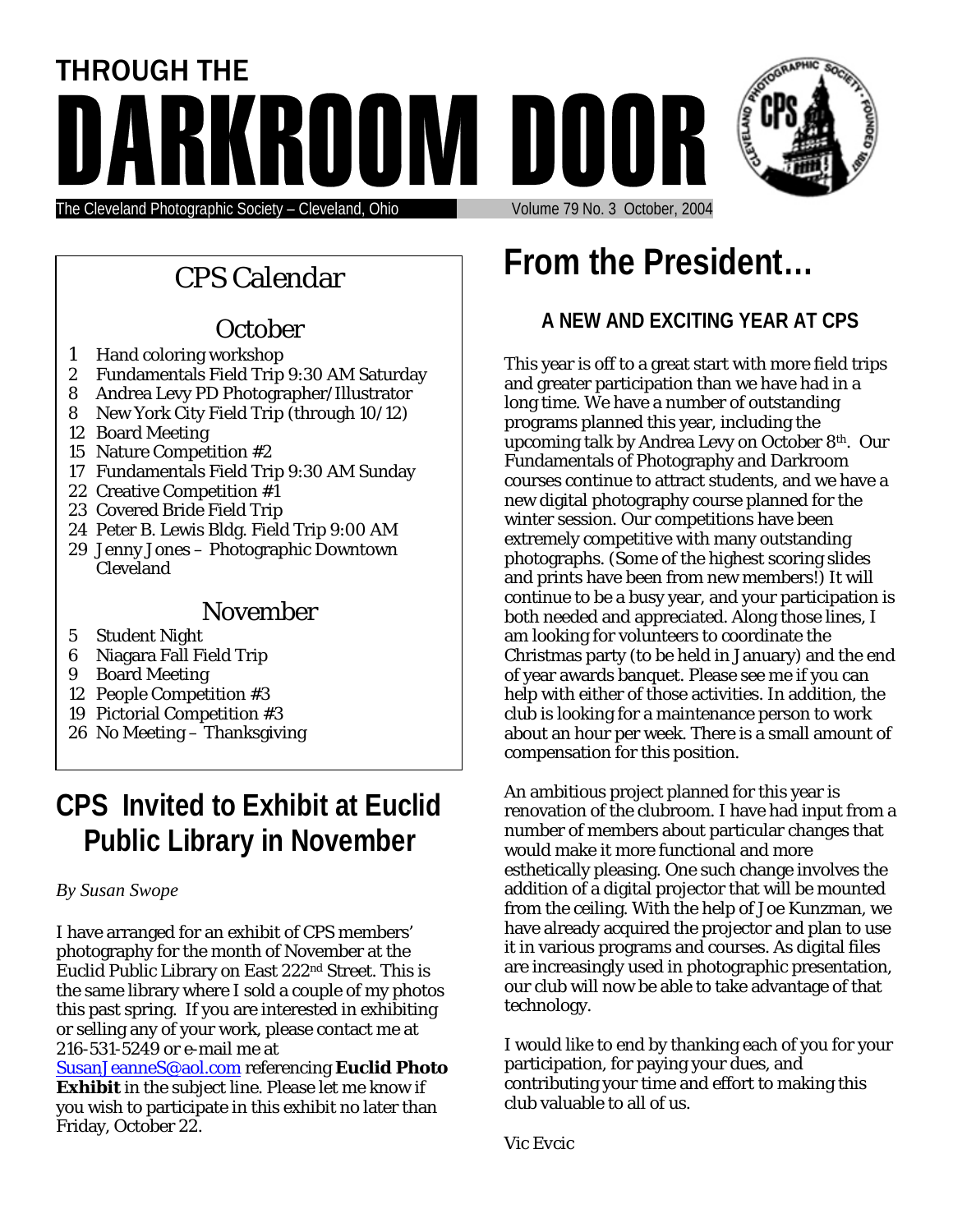Official Publication of Cleveland Photographic Society

| Clubroom:<br>Phone:                                  |                          | 1549 Superior Ave.,<br>Cleveland, OH 44114<br>216-781-1533 |                                                              |
|------------------------------------------------------|--------------------------|------------------------------------------------------------|--------------------------------------------------------------|
| Mailing Address:                                     |                          | 44120                                                      | CPS, P.O. Box 202651,<br>Shaker Heights, OH                  |
| Editor:                                              |                          |                                                            | Tom Fleming 440-617-9887<br>tefleming77@comcast.net          |
| President:<br>Vice Pres:<br>Secretary:<br>Treasurer: | Vic Eveic<br>Joe Kunzman | Elaine Kukral<br><b>Geoff Powers</b>                       | 216-941-6442<br>440-354-5356<br>216-524-5434<br>216-751-3261 |
| 1171 <sup>.</sup>                                    |                          | $\sim$ 1 1 1 $\sim$                                        |                                                              |

Website: <u>[www.clevelandphoto.org](http://www.clevelandphoto.org/)</u> Webmaster: Joe Kunzman

Instructions for submission of printed material for Through the DARKROOM DOOR: email article to Tom Fleming at:

[tefleming77@comcast.net.](mailto:tefleming77@comcast.net) The article may be the body of the email message itself or as a file attachment (Microsoft Word, Microsoft Works, WordPerfect, or Notepad).

Instructions for submission of photos: email a jpeg of photo(s) to Tom Fleming, any size/resolution. Include a title in your email as well as any pertinent details about the photo.

DEADLINE FOR NEXT ISSUE:  $18<sup>th</sup>$  of the month

# **Peter B. Lewis Building Tour Oct. 24**

A field trip to the Peter B. Lewis Building is scheduled for October  $24<sup>th</sup>$  from 9.00 am to noon. This tour is limited to 20 persons. Register with Bert Klein by October  $16<sup>th</sup>$ . Email Bert at [cleanwater@123india.com.](mailto:cleanwater@123india.com)

# **Back To School: This Means You! Through the DARKROOM DOOR**

#### *By Ron Wilson*

The Fundamentals and Darkroom schools began this month, September. The schools are our most important asset. Not only is it our main fund raiser, but it is a great source of new members. It is important to create interest in the club so the students think about joining. This means you.

It is the members who can make CPS interesting. When the students meet the members and get acquainted with them, the school seems less formal and the club seems more personal. This means you.

Every night of the schools, the students are anxious to talk to members. They want to show their pictures and tell of their photo interests. You don't have to teach; the instructors will take care of that. (Psst! If you come down to visit with the students, you get to sit in on the class for free. I confess – I've been doing it for years.) Members are needed at every class. This means you.

Two field trips for the students are scheduled. Saturday, October 2<sup>nd</sup>, and Sunday October 17<sup>th</sup>. This is just like a club field trip. Everybody takes pictures, checks out each other's equipment, goes to lunch together and has fun. The field trips are great ways for the students and members to get to know each other. This means you.

There is something new this year - Student Night on Friday, November 5th. The meeting will be relaxed, friendly and fun. Everyone will share their photos, experiences, and good refreshments. Students will be encouraged to come to this meeting and find out what a great club we have, and get to know the members. This means you.

Did you take one of the classes? I did. That's how I came to join CPS. Most of us did. The students become members and then some members become instructors. Its been like this for 85 years! We have another great class of students this fall. Let's not let them get away. This means YOU!

### **Mamiya Unveils 22MP Camera at Photokina**

At this year's Photokina (Sept. 28 – Oct 3), Mamiya introduced the ZD, a digital SLR with interchangeable lenses, and the ZD Back. Both have 22 megapixel full frame CCD sensors.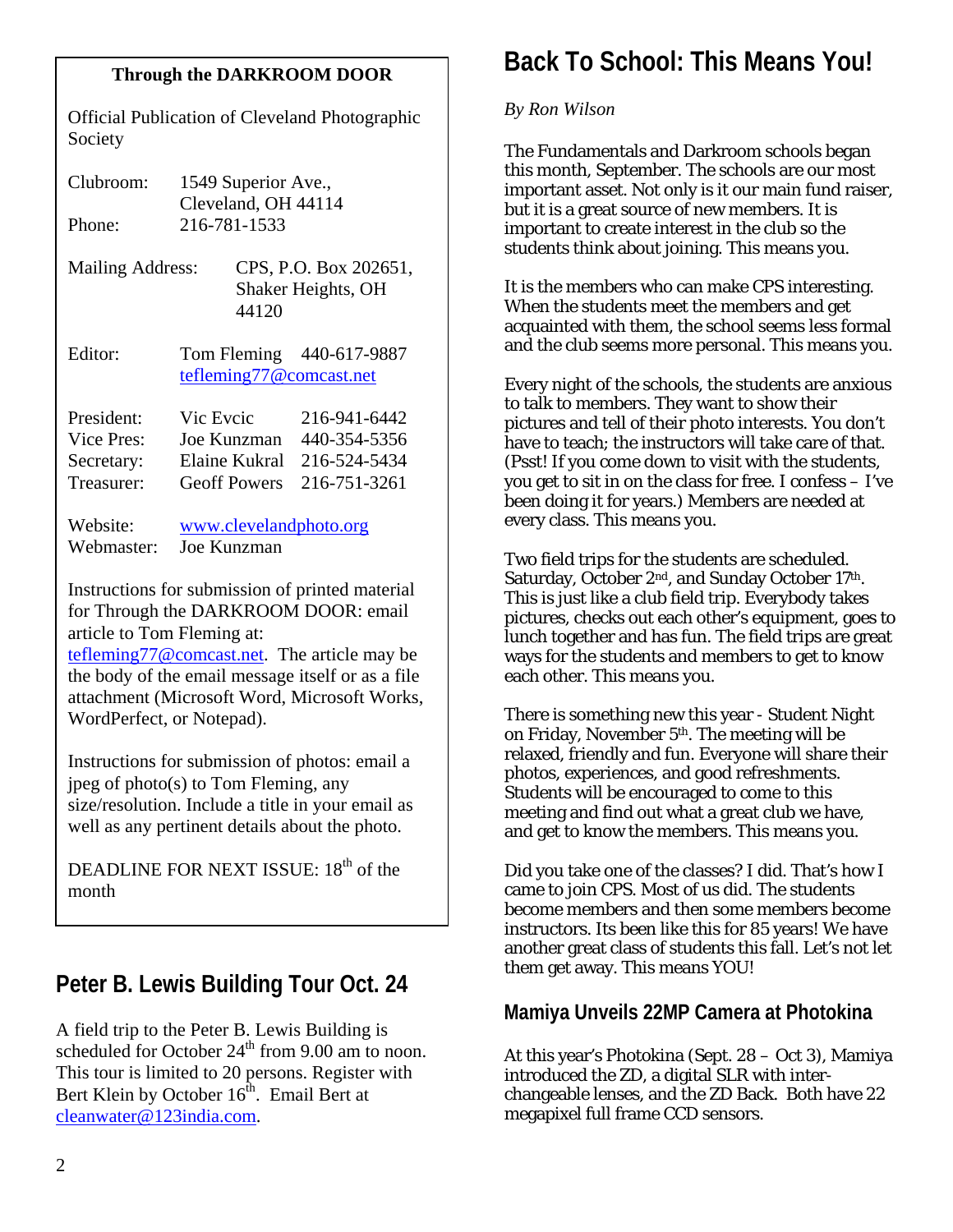# **The Key Words: Photo Friends**

#### *by Joe Polevoi*

One of the really neat features about retirement for me is being able to share more time with friends. Currently that includes pre-photography club friends as well as recently added photo friends from both The Cleveland Photographic Society and the Chagrin Valley Camera Club. On top of that, several weeks ago, I had a unique opportunity of adding new photo friends in person from places very far away. The computer age made that get-together possible.

I received a phone call from Bogdan "Don" Pieniak, a local photographer inviting me to join a group of photographers he was hosting here from New York, Washington DC, Virginia, Canada and Norway. I had one thing in common with these strangers. All of us regularly submit photographs to one of the best internet photo sites [www.shuttercity.com.](http://www.shuttercity.com.several/) Several thousand photographers regularly send in their work from everywhere in the world to share and to compare notes. Having been on Shuttercity for several years, I would search for certain names who submit fine images. Some of them would be visiting here!

The following Friday we met and within minutes the friendships began. Comparing photos, equipment, photo locations and endless other photo stuff meant there was no way we would run out of conversations. The next morning, I met them for breakfast in a Slavic Village restaurant, and was greeted with a loud rendition of "Happy Birthday" from my new friends. (It really was my birthday). Then we spent hours photographing inside St. Stanislaus (Don is the Administrator there), a beautiful church. We posed for a group photo at the altar and then visited some other locations. We agreed to meet next year in Canada. We have been sharing our photos on Shuttercity since then. Their serious digital equipment reflected their dedication to this kind of exciting photography.

If any CPS folks would like to share their photos with the world, give me a call at 216-831-3151 for details. The site is free (contributions for the person running it are welcome). About 8,000 visitors have already checked out the 90 photos I have posted on that site. The subject matter, the techniques and the artistry of the member's photos is a real inspiration for me.

# **Covered Bridge Field Trip Saturday, October 23, 2004 Rain Date: Sunday, October 24**

A field trip to photograph several of the covered bridges in Ashtabula County will take place on Saturday, October 23rd. (rain date Oct. 24th) Anyone interested in going on this trip should contact me by phone at 216-531-5249 or e-mail me at [SusanJeanneS@aol.com](mailto:SusanJeanneS@aol.com) referencing **CPS Bridge Trip** in the subject line. Please let me know by Tuesday, October 19<sup>th</sup> if you wish to attend. Since there will be some distance involved in visiting these bridges (approx. 200 miles total), those wishing to go may want to car pool to a meeting place off of I-90 in Ashtabula County. If you phone or e-mail me, please leave your name, phone number, e-mail address and the city where you live. This will aid those who wish to contact others living near them and aid in efforts to carpool to our meeting place and to the bridges. We will plan to take a break for lunch.

Susan Swope



# **Niagara Falls Trip Planned for Nov. 6th**

A field trip to Niagara Falls is set for November  $6<sup>th</sup>$ , 2004. There will be a 20 passenger limo departing from the CPS clubroom at 1:00 pm. The trip will last a maximum of 12 hours, and members may bring a guest (no children). Cost for the trip is \$42 and includes the limo ride, tax and tip. A maximum of 20 people may ride in the limo, and reservations will be on a first-come, first-serve basis. Reservation with payment must be made by October 11th. Send payment to Pam Messuri, 771 E. Pleasant Valley Rd., Seven Hills, OH 44131.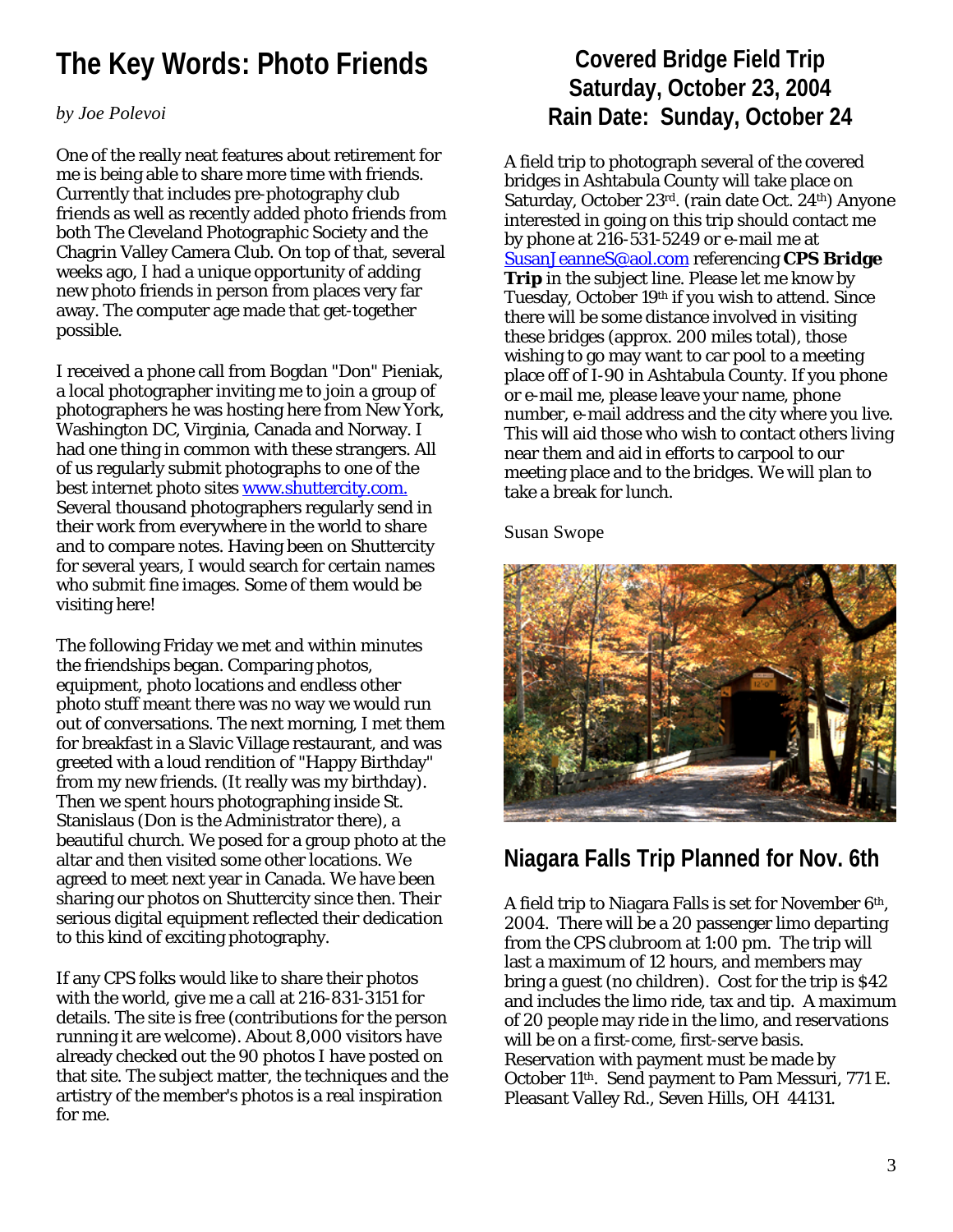

Ed Rynes photograph "John Richmond at the Tri-C Jazz Fest" was the 1st place Pictorial B&W print at the September 24<sup>th</sup> competition.

# **Andrea Levy to Lecture October 8th**

*By Joe Polevoi* 

Andrea Levy, photo illustrator for The Plain Dealer, Andrea will present a program of her creativity at the CPS on October 8th. She has broken new ground for newspaper illustration as she combines her fine arts background with photographic prowess. The Plain Dealer has rewarded her style and versatility with a tremendous amount of creative freedom; in turn, she has been a key component in the newspaper's drive to a more sophisticated look and stronger critical thinking. Andrea's deft control of lighting and content makes for remarkably original pieces of art. Since joining the staff in 2000, she has been recognized by numerous journalism and photography societies, receiving the National Headliner Award as well as awards from the Society of Newspaper Designers, the Society of Professional Journalists', and the Ohio News Photographers' Association.

# **Nature Competition #1 Results, August 6, 2004**

#### **SLIDES, GENERAL, CLASS A**

| LOWER ANTELOPE CANYON #3 | <b>JIM KUNKEL</b>    | 1ST |
|--------------------------|----------------------|-----|
| <b>CONE FLOWER</b>       | <b>J. HOLKENBORG</b> | 1ST |
| DEPTFORD PINK            | <b>JIM KUNKEL</b>    | 2ND |
| PANAMINT MTS. AT SUNSET  | <b>BOB STONE</b>     | 2ND |
| MEXICAN HAT ROCK         | <b>BOB STONE</b>     | 3RD |
| MTN. SPRING ICE          | <b>ELAINE KUKRAL</b> | 3RD |
| MARSH REEDS              | <b>BILL GANCE</b>    | 3RD |
|                          |                      |     |
| SLIDES ZOOLOGY CLASS A   |                      |     |

#### **SLIDES, ZOOLOGY, CLASS A**

| BIRD OF PREY      | <b>BOB STONE</b>   | 1ST |
|-------------------|--------------------|-----|
| FLAMINGO          | <b>BILL GANCE</b>  | 2ND |
| ELEPHANT EYE      | ELAINE KUKRAL      | 2ND |
| MONARCH BUTTERFLY | J. HOLKENBORG      | 2ND |
| HAWK              | <b>JOE POLEVOL</b> | 2ND |
|                   |                    |     |

#### **SLIDES, GENERAL, CLASS B**

| UP IN SMOKE | R. PURNELL | 1ST  |
|-------------|------------|------|
| <b>ICE</b>  | R. PURNELL | 1ST. |

#### **SLIDES, ZOOLOGY, CLASS B**

| EATING TIME | R. PURNELL |  |
|-------------|------------|--|
|             |            |  |

#### **COLOR PRINTS, MAKER-MADE, CLASS A**

| WOOD STORK WITH BRANCH     | RON WILSON        | 1ST  |
|----------------------------|-------------------|------|
| <b>OYSTER PLANT</b>        | <b>JIM KUNKEL</b> | 2ND. |
| <b>MALACHITE BUTTERFLY</b> | <b>BOB STONE</b>  | 2ND. |
| <b>MOUNTAIN STREAM</b>     | <b>RON WILSON</b> | 2ND. |
|                            |                   |      |

#### **COLOR PRINTS, MAKER-MADE, CLASS B**

| TRILLIUM TWINS  | <b>BOB FRYE</b> | 1ST  |
|-----------------|-----------------|------|
| MILKWEED BUFFET | <b>BOB FRYE</b> | 2ND. |

## **BLACK & WHITE PRINTS, MAKER-MADE, CLASS**

| A                        |                    |     |
|--------------------------|--------------------|-----|
| <b>SNOW SHADOWS</b>      | <b>RON WILSON</b>  | 1ST |
|                          |                    |     |
| <b>COMMERCIAL PRINTS</b> |                    |     |
| SUGAR IN THE MORNING     | <b>BILL TRENT</b>  | 1ST |
| <b>MESA ARCH I</b>       | <b>TOM FLEMING</b> | 2ND |
| <b>BLUE HERON</b>        | <b>BILL GANCE</b>  | 3RD |

Volunteers are needed to log in slides and prints for each competition. We should all share that important function. Also, be sure to bring in your slides and prints no later than 7:45 on the night of the competition.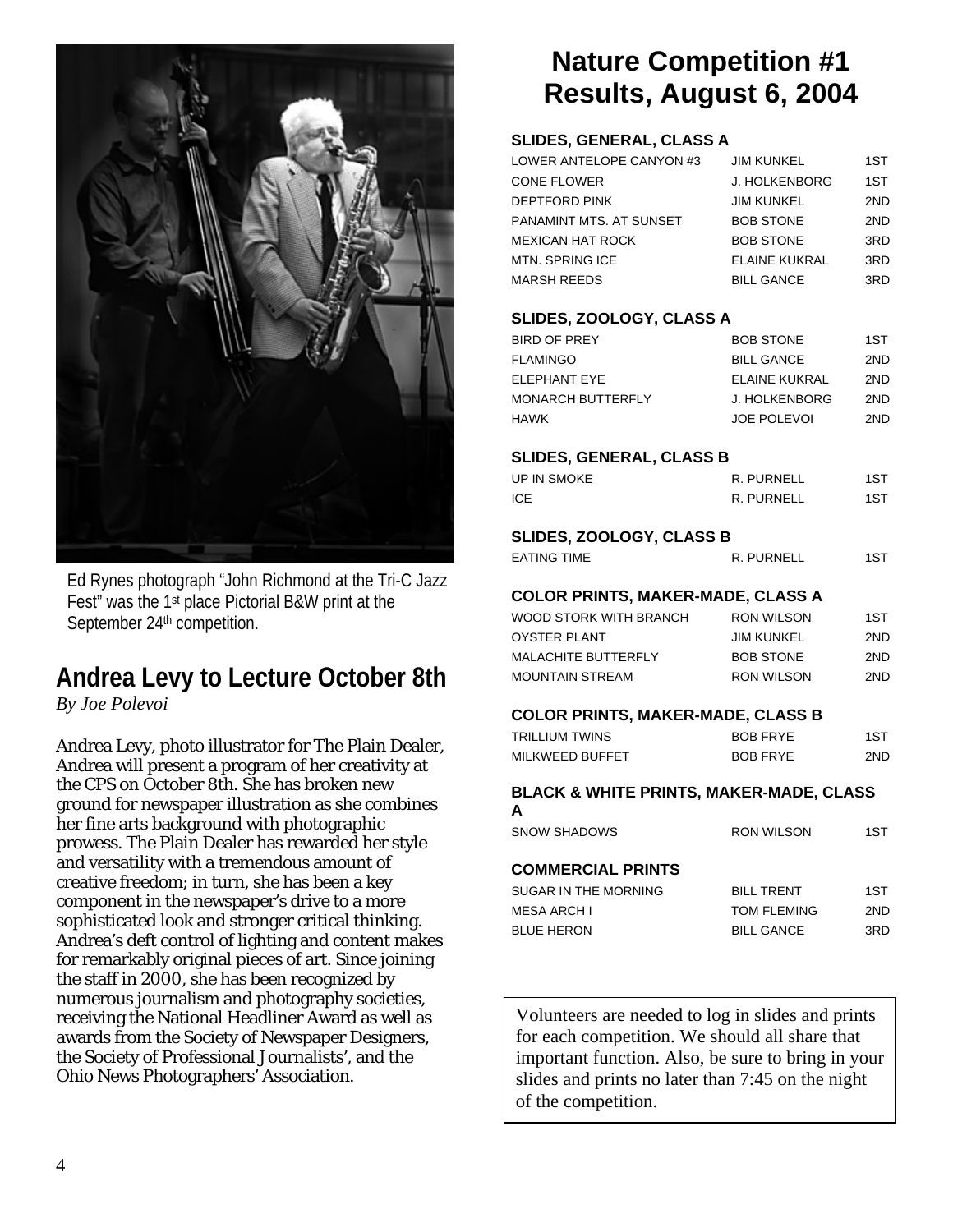### **Pictorial Competition Results 9/10/2004**

### **COLOR SLIDES CLASS A**

| UULUK ƏLIDEƏ ULAƏƏ A                     |                                         |          |
|------------------------------------------|-----------------------------------------|----------|
| <b>MORNING GLORY #3</b>                  | <b>BILL GANCE</b>                       | 1ST      |
| LILY                                     | <b>SUE SWOPE</b>                        | 2ND      |
| WEST SIDE RIVER FLATS                    | <b>BILL GANCE</b>                       | 2ND      |
| <b>FLOW ICE AT LOW TIDE</b>              | <b>MARIA KAISER</b>                     | 2ND      |
| <b>MARIGOLD</b>                          | <b>JIM KUNKEL</b>                       | 3RD      |
| <b>LAVENDER ROSE</b>                     | <b>SUE SWOPE</b>                        | 3RD      |
| CATCH OF THE DAY                         | <b>JOE POLEVOI</b>                      | 3RD      |
| LIGHTHOUSE                               | <b>KEN KUKRAL</b>                       | 3RD      |
|                                          | <b>GERRY</b>                            |          |
| <b>EVENING LIGHTS</b>                    | JUSKENAS                                | 3RD      |
| ANGLING                                  | <b>BERT KLEIN</b>                       | 3RD      |
| <b>INTRUDERS</b>                         | <b>MARIA KAISER</b><br><b>GERRY</b>     | 3RD      |
| JOHNNY THE WING WALKER                   | <b>JUSKENAS</b>                         | 3RD      |
| <b>GATE TO A RESTING PLACE</b>           | JOE POLEVOI                             | 3RD      |
|                                          |                                         |          |
| <b>COLOR SLIDES CLASS B</b>              |                                         |          |
| <b>SPACE NEEDLE</b>                      | ALEX BOEHM                              | 1ST.     |
| <b>BEACH BOYS</b>                        | <b>MARY RYNES</b>                       | 2ND      |
| <b>OLD FACTORY</b>                       | <b>ALEX BOEHM</b>                       | 2ND      |
| SKYLIGHT PBL                             | <b>GEOFF</b><br><b>POWERS</b>           | 2ND      |
|                                          |                                         |          |
| <b>BLACK &amp; WHITE PRINTS, CLASS A</b> |                                         |          |
| MONUMENT 4844BW STAIRCASE                |                                         |          |
| GARFIELD                                 | ED RYNES                                | 1ST      |
| PBL #2018                                | <b>RON WILSON</b>                       | 1ST      |
| <b>BLACK &amp; WHITE PRINTS, CLASS B</b> |                                         |          |
|                                          | <b>GEOFF</b>                            |          |
| PBL INT. #4                              | <b>POWERS</b>                           | 1ST      |
|                                          |                                         |          |
| <b>COLOR PRINTS, CLASS A</b>             |                                         |          |
| <b>1954 BUICK ROADMASTER</b>             | <b>ED RYNES</b>                         | 1ST      |
| <b>CHAINS</b>                            | ELAINE KUKRAL                           | 2ND      |
| ORIENTAL LILACS 3720A                    | <b>ED RYNES</b>                         | 2ND      |
| <b>FRITILLARY</b>                        | <b>JIM KUNKEL</b>                       | 2ND      |
| STILL LIFE IN RED                        | RON WILSON                              | 2ND      |
| LOWER ANTELOPE CANYON                    | <b>BOB STONE</b>                        | 2ND      |
|                                          |                                         |          |
| <b>COLOR PRINTS, CLASS B</b>             |                                         |          |
| <b>I WALK THE LINE</b>                   | MARY RYNES                              | 1ST      |
| <b>CATHOLIC CHURCH</b>                   | MARY RYNES                              | 1ST      |
| <b>COMMERCIAL PRINTS</b>                 |                                         |          |
|                                          |                                         |          |
| <b>MONUMENT VALLEY</b>                   | TOM FLEMING                             | 1ST      |
| <b>MONTICELLO</b>                        | JOE KUNZMAN                             | 2ND      |
| <b>HORSESHOE FALLS</b>                   | JOE KUNZMAN                             | 3RD      |
| USE OTHER DOOR                           | ALEX BOEHM                              | HM       |
| ORE BOAT                                 | <b>VIC EVCIC</b>                        | HM       |
| <b>CLOUDY CLEVELAND</b>                  | PAM MESURI                              | HM       |
|                                          |                                         |          |
| BY THE SEA<br>LIVING FOR THE REVOLUTION  | <b>BILL GANCE</b><br><b>TOM FLEMING</b> | HM<br>НM |

DETROIT SUPERIOR BRIDGE BILL GANCE HM

### **Pictorial Accumulated Points YTD**

#### **COLOR SLIDES, CLASS A**

| <b>BILL GANCE</b>     | 18 |
|-----------------------|----|
| <b>JOE POLEVOI</b>    | 10 |
| <b>SUSAN SWOPE</b>    | 10 |
| <b>MARIA KAISER</b>   | 10 |
| <b>RON WILSON</b>     | 7  |
| <b>DIANE FUNK</b>     | 6  |
| <b>GERRY JUSKENAS</b> | 6  |
| <b>BOB STONE</b>      | 4  |
| <b>ELAINE KUKRAL</b>  | 3  |
| <b>ED RYNES</b>       | 3  |
| <b>JIM KUNKEL</b>     | 3  |
| <b>KEN KUKRAL</b>     | 3  |
| <b>BERT KLEIN</b>     | 3  |

#### **COLOR SLIDES, CLASS B**

| ALEX BOEHM        | 9 |
|-------------------|---|
| BOB FRYE          | 8 |
| RUSSELL PURNELL   | 5 |
| <b>MARY RYNES</b> | 4 |
| GEOFF POWERS      |   |

#### **BLACK & WHITE PRINTS, CLASS A**

| ED RYNES          | 10 |
|-------------------|----|
| <b>RON WILSON</b> | 5. |
| JIM FRIER         | 4  |
| KOLMAN ROSENBERG  | 3  |
|                   |    |

# **BLACK & WHITE PRINTS, CLASS B**

| CLIFF ELLER  |  |
|--------------|--|
| GEOFF POWERS |  |

#### **COLOR PRINTS, CLASS A**

| <b>ED RYNES</b>   | 17 |
|-------------------|----|
| <b>JIM KUNKEL</b> | 8  |
| <b>BOB STONE</b>  | 6  |
| ELAINE KUKRAL     | 4  |
| <b>RON WILSON</b> | 4  |
| <b>BOB MALEK</b>  | 2  |

#### **COLOR PRINTS, CLASS B**

| MARY RYNES | 10 |
|------------|----|
| BOB FRYE   |    |

#### **COMMERCIAL PRINTS**

| TOM FLEMING      | 16 |
|------------------|----|
| ELAINE KUKRAL    | 6  |
| BILL GANCE       | 8  |
| JOE KUNZMAN      |    |
| ALEX BOEHM       | 2  |
| <b>VIV EVCIC</b> | 2  |
| PAM MESSURI      | 2  |